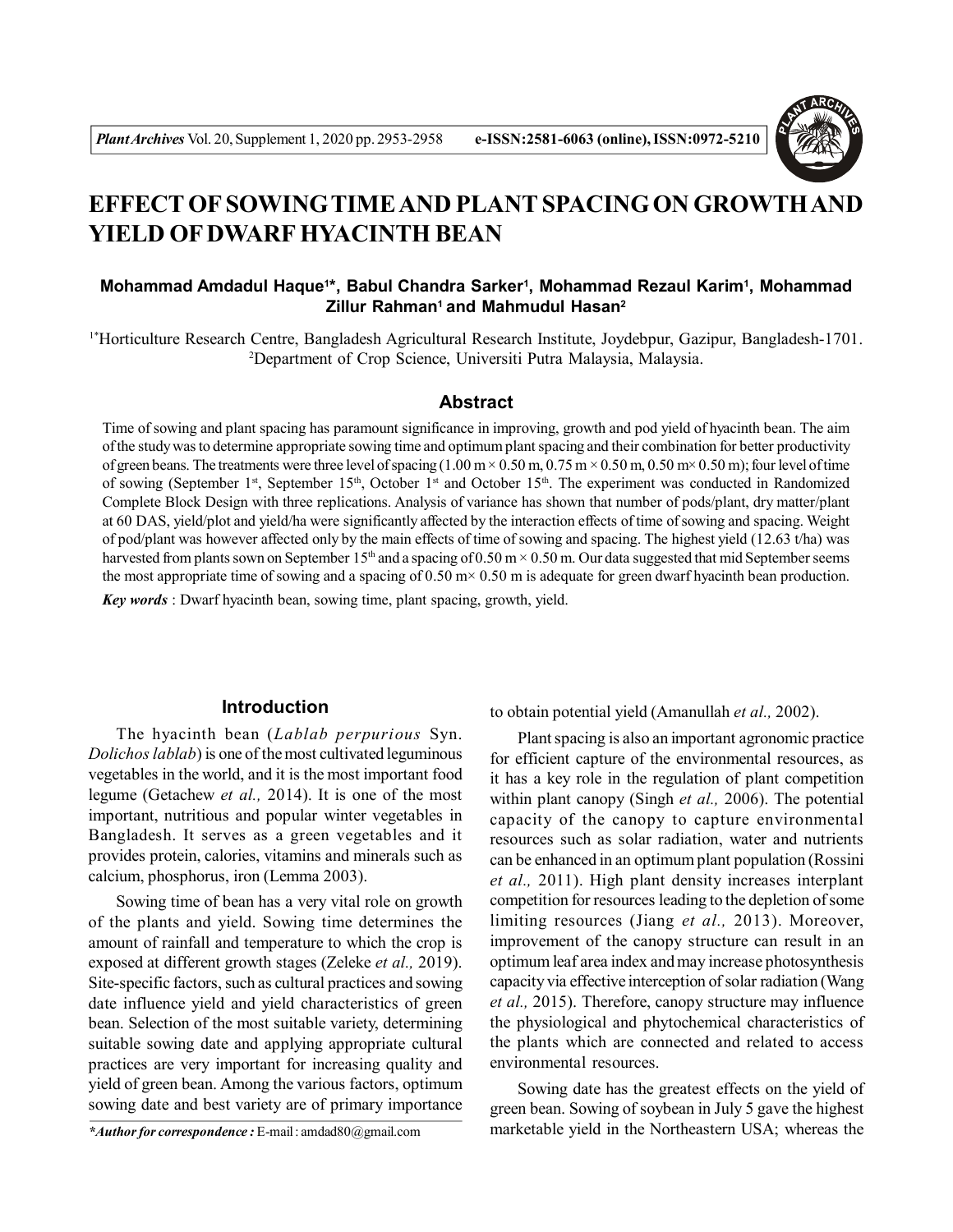lowest marketable yield was obtained when sown on May 22 (Yan-sheng *et al.,* 2010). Sowing of French bean in 05 November gave the highest (41.20 cm) plant height in Bangladesh whereas the lowest (29.83 cm) plant height was observed from 5 December sowing (Jamil *et al.,* 2017). Yadav *et al.,* (2015) reported that french bean sown during first fortnight of November recorded higher plant height (44.48 cm) at harvest. The plant height decreased with delay in sowing. The lower plant height was recorded with first fortnight of December (36.06 cm). Singh and Singh (2000) found that number of branches significantly higher in rajmash sown on  $30<sup>th</sup>$ October (15.99) compared to  $15<sup>th</sup>$  October sown crop (15.34). From Bangladesh, Mozumder *et al.,* (2003) found that earlier (15 October) planting of rajmah required maximum time for flowering (48.53 DAP) while late planting (15 December) gave earlier flowering (44.90 DAP). Early sowing of snap bean produced higher yield and plant height but lower pod diameter, dry matter and pod length than the late sowing (Yoldas and Esiyok 2007). According Marlene *et al.,* (2008) mean pod width (diameter) were greater in the late planting season (17 mm) than in the early planting seasons (15–16 mm). Ismail and Khalifa (1987) reported reduced number of seeds per pod in late sown soybean, which might due to the decrease in day length and moisture following delayed sowing. Higher number of pods was obtained in the earlier sowing than the late sowing (Escalante *et al.,* 1989). Number of plant population that is plant spacing also plays an important role on increasing the yield. Optimum plant population has a promising impact in improving the growth and productivity of green bean. Dhanjal *et al.,* (2001) reported that plant height increases with the increase of plant density because of competition of light. Maximum plant height (44.5 cm) and minimum (3.86) branch per plant were obtained from the highest plant density (Moniruzzaman *et al.,* 2009). Marketable pod yield of snap bean increased linearly, as the spacing reduced in different sowing dates (Tyson and Kostewicz 1986). Higher pod dry weight was obtained when bush bean was planted at lower planting densities as compared to higher planting density and superior yield was observed in the case of high plant populations over that of low plant population of beans (Samih 2008). According to Pawar *et al.*, (2007), dry weight of green bean was increased with increased row spacing (30 cm) as compared to narrow row spacing (22.5 cm). Wider row spacing (60 cm and 45 cm) gave significantly higher number of pods compared to 30 cm row spacing (Mohammed *et al.,* 1984).

Bangladesh Agricultural Research Institute (BARI)

has released a dwarf hyacinth bean variety named as BARI Sheem-5 but the standard production technologies *i.e.* sowing time, spacing etc for this released variety has not yet developed. With this view, the study was carried out to find out the suitable time of sowing and optimum plant spacing in order to get higher growth and yield of this variety.

### **Materials and Methods**

The study was conducted by using BARI Sheem-5 at Horticulture Research Centre field, Regional Agricultural Research Station, Bangladesh Agricultural Research Institute, Jamalpur. Four dates of sowing *i.e.* September 1<sup>st</sup>, September 15<sup>th</sup>, October 1<sup>st</sup>, October 15<sup>th</sup> and three different plant spacing *i.e.* 1.0 m  $\times$  0.50 m,  $0.75$  m  $\times$  0.50 m, 0.50 m  $\times$  0.50 m were included in this experiment. The experiment was designed as RCBD with three replications. The unit plot size was  $5.0 \text{ m} \times 2.0 \text{ m}$ . Twenty days old seedlings were transplanted in the main field. Manures and fertilizers were applied  $(a)$  10 ton cowdung, 50 kg urea, 200 kg TSP, 150 kg MP and 120 kg gypsum per hectare. Half of the cowdung was applied during land preparation. The remaining half of the cowdung, entire quantity of TSP and half of each of urea and MP were applied during final land preparation. The rest of urea and MP were applied as top dressing after 30 days of planting. One bamboo stick for each plant was provided as support. Irrigations, other intercultural operation (mulching, weeding) and plant protection measures were taken as and when needed. Data on plant height at last harvest, number of branch/plant, number of leaves/plant, days to  $1<sup>st</sup>$  flowering, days to  $1<sup>st</sup>$  harvest, number of pods/plant, weight of pod/plant, pod length, pod breadth, dry matter/plant at 60 DAS, yield/plot and per hectare were recorded and analyzed by with SAS version 9.4 (SAS, 2005) at the 5% significance level and least significant difference was employed for mean separation (Gomez and Gomez, 1984).

## **Results and Discussion**

#### **Main effect of sowing time on growth and yield of dwarf hyacinth bean**

Significant variations were observed among different sowing times with respect to all parameter under study (Table 1). The tallest (93.64 cm) plant at last harvest was found from September 1 sowing and the shortest (82.97 cm) from October 15 sowing. The increase in plant height in early sown crop was due to more growing period and favourable temperatures and the decrease in plant height in late sown crop was due to lower temperatures prevailed during early growth phase of the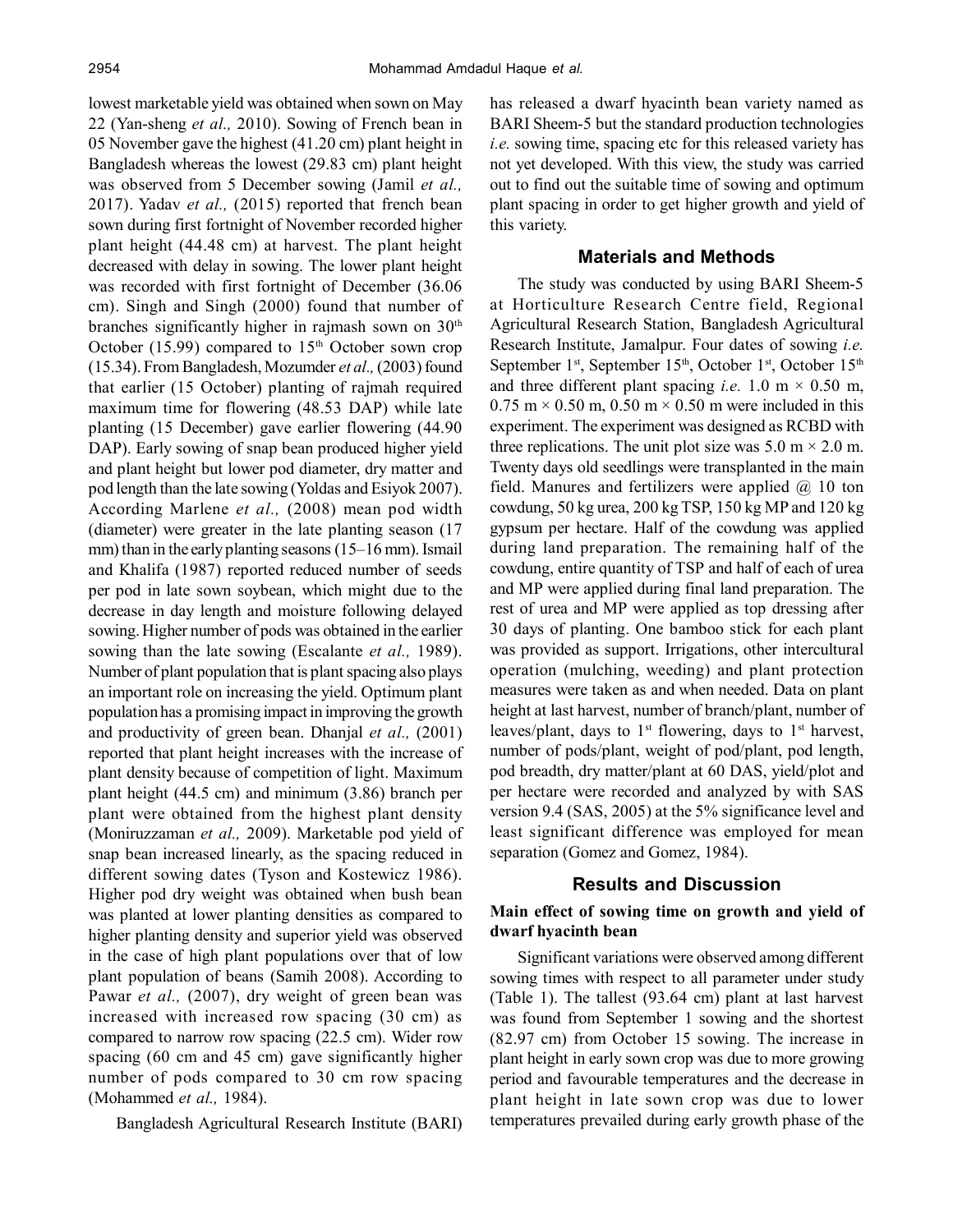| Sowing<br>time              | Plant height<br>at last<br>harvest<br>(cm) | No.<br>οf<br>branch/<br>plant | No. of<br>leaves/<br>plant | Days to<br>1 <sub>st</sub><br>flowering | Days to<br>1 <sub>st</sub><br>harvest |
|-----------------------------|--------------------------------------------|-------------------------------|----------------------------|-----------------------------------------|---------------------------------------|
| $S_{1}$                     | 93.64 a                                    | 14 a                          | 25a                        | 35 <sub>b</sub>                         | 54 d                                  |
| $S_{2}$                     | 92.44 a                                    | 15 a                          | 25a                        | 38a                                     | 61 c                                  |
| $S_{\rm a}$                 | 91.82 a                                    | 15a                           | 26a                        | 38a                                     | 65 b                                  |
| $S_{\scriptscriptstyle{4}}$ | 82.97b                                     | 10 <sub>b</sub>               | 19 b                       | 39a                                     | 70a                                   |
| Level of sig.               | $* *$                                      | $* *$                         | $* *$                      | $* *$                                   | $* *$                                 |
| CV(%)                       | 2.45                                       | 17.00                         | 6.75                       | 5.62                                    | 3.16                                  |

**Table 1:** Main effect of sowing time on growth and yield of dwarf hyacinth bean.

**Table 1:** Contd.

**Sowing No. of Pod weight Pod Pod Dry matter Yield Yield time pod/plant (g/plant) length breadth (g/plant) (kg/plot) (t/ha) (cm) (cm) at 60 DAS**  $S_1$ 98 a | 486.55 a | 9.24 b | 2.58 b | 31.44 b | 15.87 b | 10.69 b  $S<sub>z</sub>$ 104 a | 517.77 a | 9.74 a | 2.67 ab | 38.01 a | 16.97 a | 11.43 a  $S<sub>3</sub>$ 70 b 331.32 b 9.31 b 2.60 b 32.81 b 12.50 c 8.42 c  $S<sub>1</sub>$ 41 c | 194.55 c | 9.05 b | 2.79 a | 16.25 c | 7.50 d | 5.05 d Level of sig. \*\* \*\* \* \* \*\* \*\* \*\* CV (%) 8.70 15.08 3.42 5.87 7.07 4.28 4.29

 $S_1$ : September 1<sup>st</sup>,  $S_2$ : September 15<sup>th</sup>,  $S_3$ : October 1<sup>st</sup> and  $S_4$ : October 15<sup>th</sup>

**Table 2:** Main effect of spacing on growth and yield of dwarf hyacinth bean.

| <b>Plant</b><br>spacing | <b>Plant height</b><br>at last<br>harvest<br>(cm) | No.<br>οf<br>branch/<br>plant | No. of<br>leaves/<br>plant | Days to<br>4 <sub>st</sub><br>flowering | Days to<br>4 <sub>st</sub><br>harvest |
|-------------------------|---------------------------------------------------|-------------------------------|----------------------------|-----------------------------------------|---------------------------------------|
| D                       | 89.72                                             | 13                            | 24                         | 37                                      | 63                                    |
| D,                      | 90.83                                             | 14                            | 24                         | 37                                      | 62                                    |
| $D_{\rm{2}}$            | 91.10                                             | 13                            | 24                         | 37                                      | 62                                    |
| Level of sig.           | <b>NS</b>                                         | <b>NS</b>                     | <b>NS</b>                  | <b>NS</b>                               | <b>NS</b>                             |
| CV(%)                   | 2.45                                              | 17.00                         | 6.75                       | 5.62                                    | 3.16                                  |

#### **Table 2:** Contd.

| <b>Spacing</b> | No. of<br>pod/plant | Pod weight<br>(g/plant) | Pod<br>length<br>(cm) | Pod<br>breadth<br>(cm) | Dry matter<br>(g/plant)<br>at 60 DAS | Yield<br>(kg/plot) | Yield<br>(t/ha)   |
|----------------|---------------------|-------------------------|-----------------------|------------------------|--------------------------------------|--------------------|-------------------|
| D              | 108a                | 519.99 a                | 9.42                  | 2.62                   | 29.33 ab                             | 12.08c             | 8.13 c            |
| D,             | 83 b                | 347.07b                 | 9.35                  | 2.68                   | 28.79 h                              | 13.53 <sub>b</sub> | 9.11 <sub>b</sub> |
| D,             | 47 c                | 280.58 c                | 9.57                  | 2.68                   | 30.76a                               | 14.02a             | 9.44a             |
| Level of sig.  | $* *$               | $***$                   | NS                    | <b>NS</b>              | $\star$                              | $***$              | $***$             |
| CV(%)          | 8.70                | 15.08                   | 3.42                  | 5.87                   | 7.07                                 | 4.28               | 4.29              |

D<sub>1</sub>: 1.0 m  $\times$  0.50 m, D<sub>2</sub>: 0.75 m  $\times$  0.50 m and D<sub>2</sub>: 0.50 m  $\times$  0.50 m

Figures in a column having same letter (s) do not differ significantly at 5% level NS: Not Significant \* indicate significant at 5% level of probability, \*\* indicate significant at 1% level of probability

crop. These results are in conformity with the findings of Moniruzzaman *et al.,* (2007) in French bean. Maximum (15.00) number of branch was produced from September 15 and October 1 sowing whereas the minimum (10.00) from October

15. Maximum (26.00) number of leaves was produced from the October 1 sowing whereas minimum (19.00) was produced from October 15 sowing. Kurmawanshi *et al.,* (1994) noticed superior plant height and branches per plant on faba bean when the crop was raised on 30<sup>th</sup> October compared with other dates of sowing with every 10 days interval up to 10th December. Begum *et al.,* (2003) reported that the best morphological and reproductive characters of french beans were observed in early sowing which lend support to the present findings. The treatment September 1 sowing took minimum days to flowering (35) and harvesting (54) as compared to

> maximum days to flowering (39) and harvesting (70) in October 15 sowing. Number and weight of pods per plant (104.00 and 517.77 g) were noted maximum when seeds were sown on 15 September. Minimum number (41.00) and weight (194.55 g) of pod per plant were obtained from the plants which were sown on 15 October. The longest pod (9.74 cm) was produced by September 15 sowing and the

shortest (9.05 cm) pod was produced by October 15 sowing. October 15 sowing produced the widest (2.79 cm) pod as against the narrowest (2.58 cm) pod was recorded in September 1 which was closely followed by October 15 (2.60 cm) and September 15 sowing (2.67 cm) pod and also statistically at par to each other. Maximum (38.01 g/plant) dry matter at 60 DAS was recorded from September 15 sowing and minimum (16.25 g) from October 15 sowing. The highest yield (16.97 kg/ plot and 11.43 t/ha) were produced by September 15

> sowing whereas the lowest yield  $(7.50 \text{ kg/phot and } 5.05 \text{ t/ha})$  were produced by October 15 sowing.

# **Main effect of plant spacing on growth and yield of dwarf hyacinth bean**

Most of the traits were statistically insignificant except plant height at 60 DAS, number of pod/plant, weight of pod/plant, dry matter/plant at 60 DAS, pod yield/plant, yield/plot and yield/ hectare (Table 2) due to the effect of different plant spacing. The tallest (91.10 cm) plant at last harvest was produced by the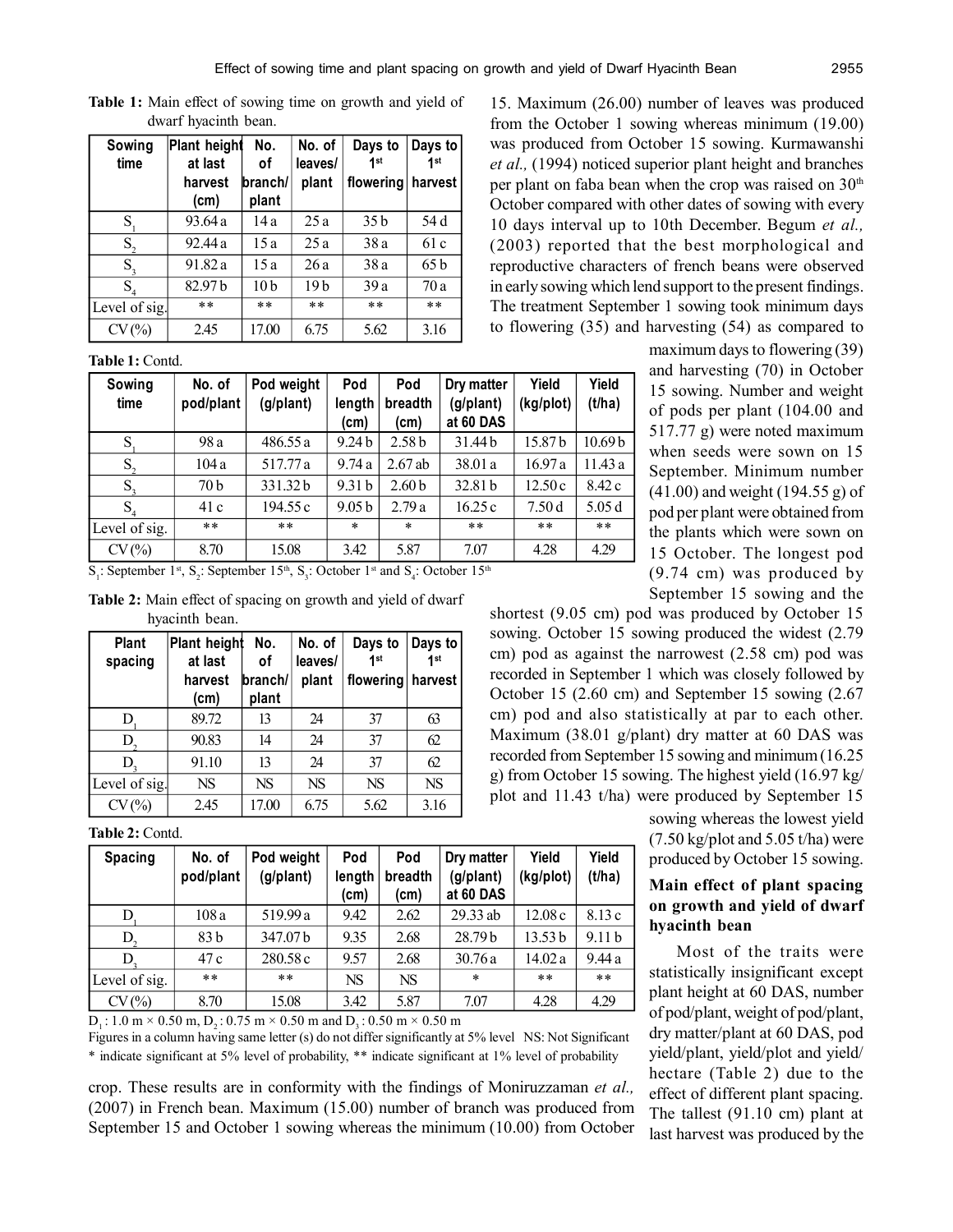closer spacing of  $0.50 \text{ m} \times 0.50 \text{ m}$  and the shortest (89.72) cm) by the spacing of 1.00 m  $\times$  0.50 m. The reason for these variations/differences might have been more competition between plants for nutrients, soil moisture as well as for sunlight at high plant density/spacing due to which plants attained maximum plant height. This argument was supported by the statement of Dhanjal *et al.,* (2001) and Welu (2015) who mentioned that plant height increased with the increase of plant density because of competition for light. Increment in plant height may be attributed to either an increase in node number or internodes length or both (Ahmed *et al.,* 2010). Mc Ewen (1973) opined that, field bean produced higher plant height with closer spacing as compared to wider spacing. Subramanian *et al.,* (1977) also indicated that, in cowpea in Coimbatore closer spacing increased plant height as compared to other spacing. The result of the present study is in agreement with the findings of Singh and Tripathi (1994) who observed higher plant height with closer spacing than wider. Similar results were also reported by Dwivedi *et al.,* (1994) and Yadav (2003) in cowpea,

Ravinder and Singh (1998) in mungbean. All of the spacing treatments had the same days to  $1<sup>st</sup>$  flowering (37 days). Days to 1st harvest ranged from 62 to 63. Plant spacing of 1.00 m  $\times$ 0.50 m resulted in maximum number (108.00) of pod per plant compared to minimum (47.00) in a spacing of 0.50  $\times$ 0.50 m. This result was in line with Malek *et al.,* (2013) who reported that the number of pods per plant of lentil was significantly influenced by plant density. Maximum weight (519.99 g/plant) of pods was recorded from the spacing of  $1.00 \text{ m} \times 0.50 \text{ m}$  as compared to minimum values (280.58 g) in spacing of  $0.50 \text{ m} \times 0.50 \text{ m}$ which was similar to the result of *Chakravarty et al.,* 2009

|  | <b>Table 3: Contd.</b> |
|--|------------------------|
|--|------------------------|

| <b>Table 3:</b> Interaction effect of sowing time and plant spacing on |  |
|------------------------------------------------------------------------|--|
| growth and yield of dwarf hyacinth bean.                               |  |

| Sowing<br>time x | Plant height<br>at last | No.<br>of | No. of<br>leaves/ | Days to<br>1 <sup>st</sup> | Days to<br>1 <sup>st</sup> |
|------------------|-------------------------|-----------|-------------------|----------------------------|----------------------------|
| spacing          | harvest                 | branch/   | plant             | flowering                  | harvest                    |
|                  | (cm)                    | plant     |                   |                            |                            |
| $S_1 \times D_1$ | 96.20                   | 14        | 25                | 35                         | 55                         |
| $S_1 \times D_2$ | 91.00                   | 14        | 24                | 34                         | 54                         |
| $S_1 \times D_3$ | 93.73                   | 15        | 25                | 35                         | 54                         |
| $S_2 \times D_1$ | 91.26                   | 15        | 25                | 37                         | 61                         |
| $S_2 \times D_2$ | 92.40                   | 15        | 26                | 39                         | 61                         |
| $S_2 \times D_3$ | 93.66                   | 15        | 25                | 39                         | 61                         |
| $S_3 \times D_1$ | 90.33                   | 15        | 26                | 38                         | 65                         |
| $S_3 \times D_2$ | 93.80                   | 15        | 26                | 39                         | 65                         |
| $S_3 \times D_3$ | 91.33                   | 14        | 26                | 38                         | 65                         |
| $S_4 \times D_1$ | 82.63                   | 10        | 19                | 40                         | 70                         |
| $S_4 \times D_2$ | 81.70                   | 11        | 19                | 38                         | 70                         |
| $S_4 \times D_3$ | 84.60                   | 10        | 19                | 39                         | 70                         |
| evel of sig.     | <b>NS</b>               | <b>NS</b> | <b>NS</b>         | <b>NS</b>                  | <b>NS</b>                  |
| CV(%)            | 2.45                    | 17.00     | 6.75              | 5.62                       | 3.16                       |

| Sowing<br>time ×<br>spacing | No. of<br>pod/plant | Pod weight<br>(g/plant) | Pod<br>length<br>(cm) | Pod<br>breadth<br>(cm) | Dry matter<br>(g/plant)<br>at 60 DAS | Yield<br>(kg/plot) | Yield<br>(t/ha)    |
|-----------------------------|---------------------|-------------------------|-----------------------|------------------------|--------------------------------------|--------------------|--------------------|
| $S_1 \times D_1$            | 170a                | 640.00                  | 9.42                  | 2.56                   | 30.18 de                             | 14.50 d            | 9.76d              |
| $S_1 \times D_2$            | 89 cd               | 461.33                  | 9.20                  | 2.62                   | 27.42 e                              | 16.00c             | 10.78 c            |
| $S_1 \times D_2$            | 52 f                | 358.33                  | 9.10                  | 2.58                   | 36.72 ab                             | 17.12 b            | 11.53 <sub>b</sub> |
| $S_2 \times D_1$            | 101 <sub>bc</sub>   | 640.66                  | 9.70                  | 2.51                   | 37.49 ab                             | 14.51 d            | 9.77d              |
| $S_{2} \times D_{2}$        | 110 <sub>b</sub>    | 513.66                  | 9.64                  | 2.75                   | 37.58 ab                             | 17.65 <sub>b</sub> | 11.89b             |
| $S_{2} \times D_{3}$        | 99 b-d              | 399.00                  | 9.89                  | 2.76                   | 39.98 a                              | 18.75a             | 12.63a             |
| $S_{3} \times D_{1}$        | 95 cd               | 507.33                  | 9.18                  | 2.60                   | 30.86 de                             | 11.85f             | 7.98 f             |
| $S_3 \times D_2$            | 47 d                | 239.32                  | 9.18                  | 2.62                   | 34.99 bc                             | 12.98 <sub>e</sub> | 8.74 e             |
| $S_{3} \times D_{3}$        | 54 g                | 247.33                  | 9.57                  | 2.59                   | 32.59 cd                             | 12.68 ef           | 8.54 ef            |
| $S_4 \times D_1$            | 68 e                | 292.00                  | 9.39                  | 2.81                   | 18.82 f                              | 7.47 <sub>g</sub>  | $5.03$ g           |
| $S_4 \times D_2$            | 45 f                | 174.00                  | 9.39                  | 2.76                   | 15.17 g                              | 7.50 <sub>g</sub>  | $5.05$ g           |
| $S_{4} \times D_{3}$        | 20 <sub>h</sub>     | 117.66                  | 9.74                  | 2.81                   | 14.78 g                              | 7.54 g             | $5.07$ g           |
| Level of sig.               | $* *$               | <b>NS</b>               | NS.                   | <b>NS</b>              | $***$                                | $* *$              | $* *$              |
| CV(%)                       | 8.70                | 15.08                   | 3.42                  | 5.87                   | 7.07                                 | 4.28               | 4.29               |

 $S_1$ : September 1<sup>st</sup>,  $S_2$ : September 15<sup>th</sup>,  $S_3$ : October 1<sup>st</sup> and  $S_4$ : October 15<sup>th</sup>

 $D_1$ : 1.00 m × 0.50 m,  $D_2$ : 0.75 m × 0.50 m and  $D_3$ : 0.50 m × 0.50 m

Figures in a column having same letter (s) do not differ significantly at 5% level NS: Not Significant \* indicate significant at 5% level of probability,

\*\* indicate significant at 1% level of probability.

who reported that wider spacing produce more number of pods/plant. Pod length and pod breadth ranged from 9.35 to 9.57 cm and 2.62 to 2.68 cm, respectively. Dry matter/plant at 60 DAS was ranged from 28.79 to 30.76 g. The highest yield (14.02 kg/plot and 9.44 t/ha) were noted in the plant spacing of 0.50 m  $\times$  0.50 m. Plant spacing of 1.00 m  $\times$  0.50 m demonstrated the lowest yield (12.08 kg/plot and 8.13 t/ha). This result is in agreement with the findings of Mozumder *et al.,* (2003); Singh *et al.,* (1996) and Moniruzzaman *et al.,* (2009). The increase in yield with closer row spacing was mainly due to significantly higher performance of all the growth and yield components compared to wider spacing. These results are in conformity with Angne *et al.,* (1993), Arora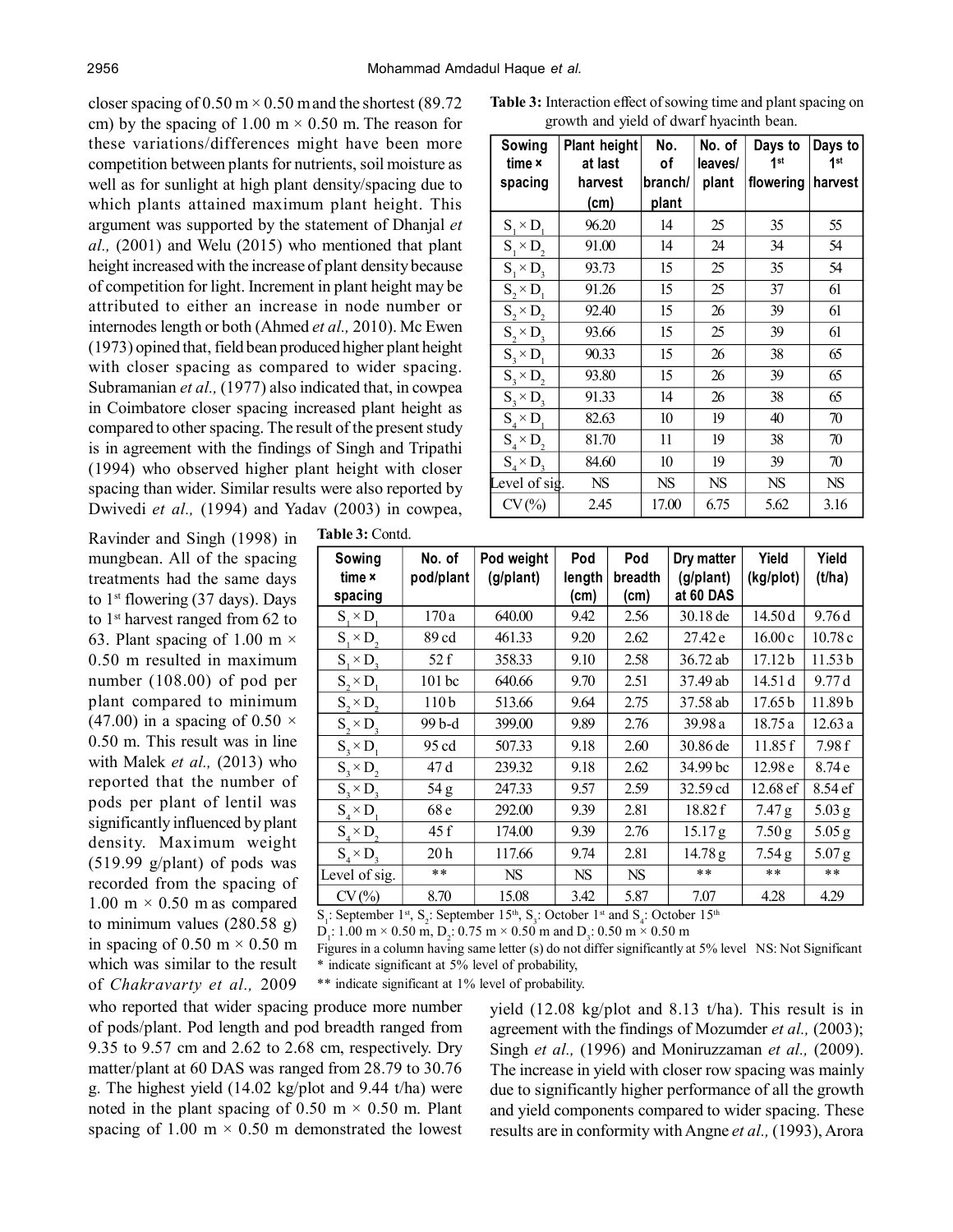*et al.,* (1971) in french bean in closer spacing compared to wider spacing. Closer spacing accommodates higher number of plants per unit area. The individual plants might contribute cumulatively towards more yield than more spaced plants.

#### **Interaction effect of sowing time and plant spacing on growth and yield of dwarf hyacinth bean**

There were statistically significant differences among the treatment combinations with respect to plant height at 60 DAS, number of pods/plant, dry matter/plant at 60 DAS, yield/plot and per hectare and insignificant variations were observed in other variables under study (Table 3). Sowing on September 1 combined with  $1.00 \text{ m} \times 0.50 \text{ m}$ spacing resulted in the highest number of pods/plant (170.00) as compared to the lowest number of pods/plant (20.00) in October 15 sowing at spacing of  $0.50 \text{ m} \times 0.50$ m. Maximum weight of pods/plant (640.66 g) was recorded from the treatment combination of September 15 sowing and plant spacing at  $1.00 \text{ m} \times 0.50 \text{ m}$  as against minimum weight of pod/plant (117.66 g) from October 15 sowing along with plant spacing of 0.50 m  $\times$  0.50 m. Dry matter/plant at 60 DAS was recorded maximum (39.98 g) from the combination of September 15 sowing with  $0.50 \text{ m} \times 0.50 \text{ m}$  plant spacing and minimum (14.78) g) was recorded from October 15 sowing with 0.50 m  $\times$ 0.50 m plant spacing. September 15 sowing combined with a plant spacing of  $0.50 \text{ m} \times 0.50 \text{ m}$  showed the highest yield (18.75 kg/plot and 12.63 t/ha) compared to the least (7.47 kg/plot and 5.03 t/ha) yield in the combination of October 15 sowing and 1.00 m  $\times$  0.50 m spacing.

## **Conclusion**

Therefore, it can be concluded that, for profitable cultivation of dwarf hyacinth bean var. BARI Sheem-5 sowing on September  $15<sup>th</sup>$  by maintaining a planting distance of 0.50 m  $\times$  0.50 m between and within the rows is most favorable for higher pod yield.

#### **References**

- Ahmed, M.E.N., A.M. Hagelsheep, M.S. Abdelmuhsin and A.E. Abdalla (2010). Effect of intra-row spacing on growth and yield of three cowpea (*Vigna unguiculata* L. Walp.) varieties under rainfed research. *J. Agril. and Biol. Sci*., **6(5)**: 623-629.
- Amanullah, J.I., T.F. Hayat, A.I. Khan and N. Khan (2002). Effect of sowing dates on yield and yield components of mash bean varieties. *As. J. Plant Sci*., **1**: 622-624.
- Angne, M.N., R.A. Patil, U.V. Mahadkar and S.A. Khanvilkar (1993). Response of cowpea to nitrogen, phosphorus and stand geometry. *J. Maharashtra Agril. Univ*., **18(1)**: 121- 122.
- Arora, N.D., B.S. Malik and G.P. Lodhi (1971). Studies on the effect of row spacing and seed rate on the grain yield of cowpea (*Vigna sinensis* L.). *Haryana Agril. Univ. J. Res*., **3**: 28.
- Begum, A., A. Ahad, O.M. Kaisar, M.M Islam and M.K. Anam (2003). Effect of sowing dates and fertilizer treatments on the reproductive variability of french bean (*Phaseolus vulgaris*). *Pak. J. Biol. Sci*., **6(22)**: 1897-1901.
- Chakravorty, S.C., Ghosh and J. Mandal (2009). Effect of spacing on growth and yield of french bean (*Phaseolus vulgaris* L.) in red and lateritic belt of west bengal. *Envir. & Ecol.*, **27(2)**: 493-495.
- Dhanjal, R., O. Prakash and I.P.S. Ahlawat (2001). Response of french bean (*Phaseolus vulgaris* L.) varieties to plant density and nitrogen application. *Ind. J. Agron*., **46(2)**: 277-281.
- Dwivedi, D.K., H. Singh, K.M. Singh, B. Shahi and J.N. Rai (1994). Response of french bean (*Phaseolus vulgaris*) to population densities and nitrogen levels under mid-upland situation in north east alluvial plains of Bihar. *Ind. J. Agron*., **39**: 581-583.
- Escalante, J.A., S. Miranda and S.J. Kohashi (1989). Manual removal of reproductive organs: Their effect on flowering duration and age at physiological maturity in *Phaseolus vulgaris* L., **39(1)**:40.
- Essubalew, G., A. Mohammed, A. Tesfaye and A. Nebiyu (2014). Growth and yield response of green beans (*Phaseolus vulgaris* L.) In relation to time of sowing and plant spacing in the humid tropics of Jimma, southwest Ethiopia. *Intl. J. Soil and Crop Sci*., **2(7)**: 61-67.
- Jamil Uddin, F.M., M.A. Kashem, A.K.M.M. Islam and M.A.R. Sarkar (2017). Optimizing sowing date for French bean varieties under Bangladesh condition. *Annual Res. & Review Biol*., **21(3)**: 1-7.
- Gomez, K.A. and A.A. Gomez (1984). Statistical Procedures for Agricultural Research. John Wiley and Sons, New York, 680.
- Ismail, A.M.A. and F.M. Khalifa (1987). Irrigation, planting date and intra-row spacing effects on soybean grown under dry farming systems. *Qatar Univ. Sci*., **(7)**: 149-167.
- Jiang, W., K. Wang, Q. Wu, S. Dong, P. Liu and J. Zhang (2013). Effects of narrow plant spacing on root distribution and physiological nitrogen use efficiency in summer maize. *Crop J*., **1**: 77–83.
- Kurmawanshi, S.M., M.L. Kewat, S.R. Ramgiri and R.S. Sharma (1994). Evaluation of agronomic practices for successful cultivation of faba bean (*Vicia faba*). *Ind. J. Agron*. **39(4)**: 588-591.
- Lemma, D. (2003). Snap bean production and research status (*Phasiolus vulgaris*) in Ethiopia. Melkasa Agril Res Cen. Nazret, Ethiopia.
- Moniruzzaman, M., G.M.A. Halim and Z.A. Firoz (2009). Performances of french bean as influenced by plant density